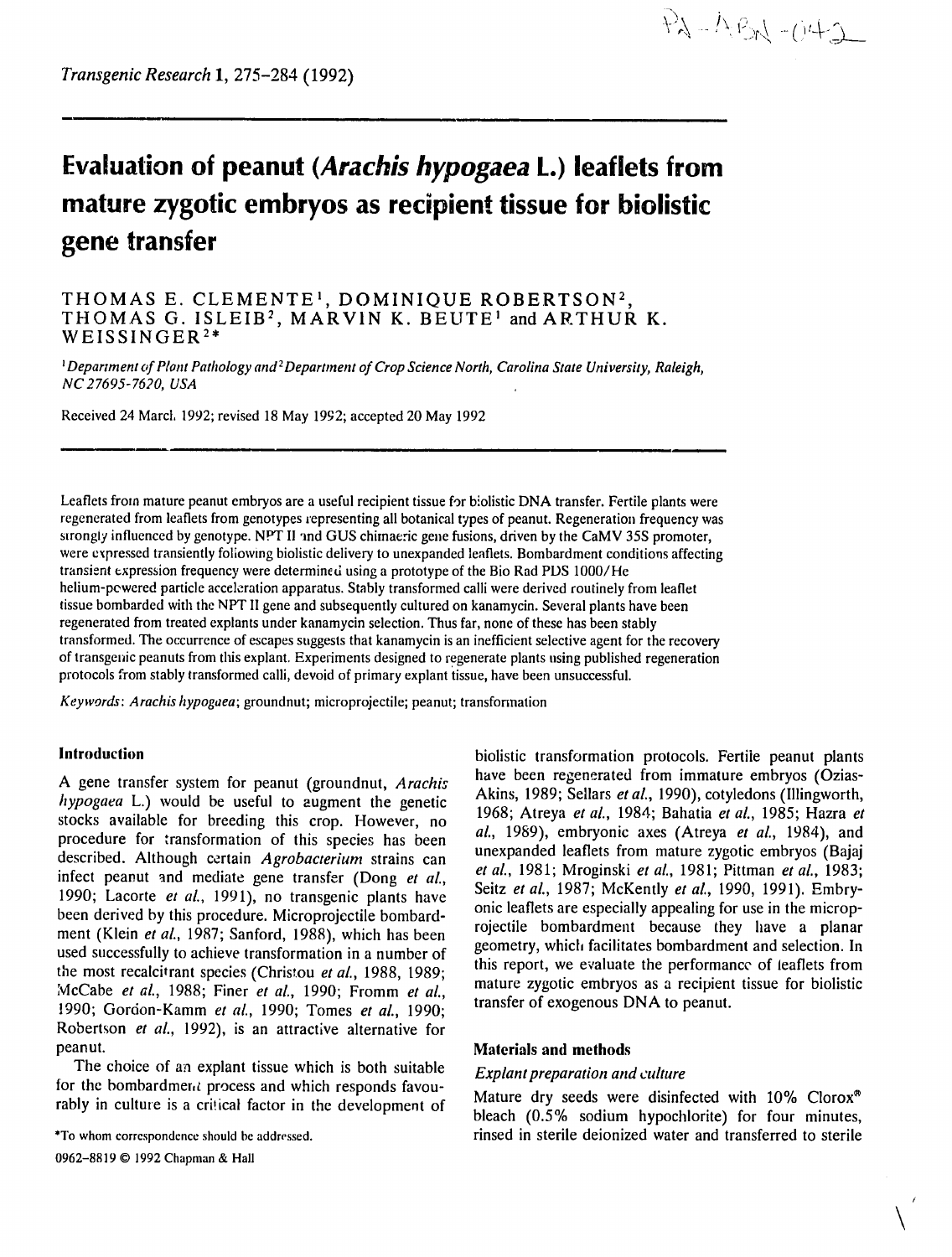Magenta<sup>®</sup> boxes half-filled with moistened vermiculite. Seeds were allowed to imbibe for four to eight days at 27<sup>°</sup> C under low light. After imbibition, seeds were again disinfected for one minute in **10%** bleach and rinsed in two changes of sterile water. Unexpanded leaflets, **3-** 5 mm long, were harvested from leaves of the primary shoot axis. Typically,  $6-8$  leaflets of the appropriate size could be obtained from each embryo.

Leaflet culture experiments were based on the protocols of Mroginski *et al.* (1981) in which plants were recovered through primary organogenesis from unexpanded leaflets cultured on MS media (Murashige and Skoog, 1962) supplemented with B5 vitamins (Gainborg *et aL,* 1968), 3.0% sucrose, and various concentrations of naphthalene acetic acid (NAA) and benzyl aminopurine (BAP). Three botanically diverse genotypes were evaluated: UPL Pn 4 *(A. hypogaea* var. *fastigiata*(Valencia)), Tamnut 74 *(A. Iypogaea* var. *vulgaris* (Spanish)) and NC7 *(A. hypogaea*var. *hypogaea* (Virginia)). The culture response of embryonic leaflets was evaluated over a 0- **-** 7.5 mg **1 1**range of NAA and 2-16 mg **I-** range of BAP, in a total of 23 growth regulator combinations. Experiments were arranged in a completely random design with 3 replications. Each replication included 4 or 8 leaflets, with replicate size constant within each experiment,

After three weeks in culture, callus and rooting responses were visually assessed and assigned ratings based on a scale from **I** to 3, with 1 representing no response, and 3 indicating the greatest response. The number of buds formed on each explant was also recorded at three weeks. Shoots were excised and placed on rooting medium **(MS salts, B5 vitamins, 3% sucrose with 1 mg**  $I^{-1}$ **)** NAA). Plants were transferred to soil after 2-3 weeks on rooting medium. The total number of plants which rooted and were capahle of sustained growth in soil was recorded for 6 of the 23 growth regulator ratios tested.

## *Genetic constructions*

Optimization of bombardment parameters and bombardments for recovery of stable transformants were carried out using a single plasmid, pRT 99 GUS (Topfer *et al.,*  1988). This vector, 6.7 kilobase pairs (kb) in length, carries two chimaeric genes, one encoding neomycin phosphotransferase (NPT II) (Beck *et al.,* 1982), the other encoding β-glucuronidase (GUS) (Jefferson *et al.*, 1987). Both genes are driven by identical cauliflower mosaic virus 35S (CaMV 35S) promoter sequences. Both are terminated by nopaline synthase poly-adenylation sequences.

Plasmid DNA used in bombardment work was prepared as described by Birnboim and Doly (1979), followed by two equilibrium centrifugation in caesium chloride-ethidium bromide gradients (Sambrook *et al.,*  1989), and quantified by fluorometry in a Hoefer Mod. TKO 100 fluorometer (Hoefer Scientific Instruments, San Francisco, CA, USA), using the manufacturer's piotocols.

### Clemente et al.

### *Microprojectilebombardment*

All bombardments with tungsten particles were carried out with a prototype of the PDS-1000 particle acceleration apparatus (Bio-Rad Corporation, Richmond, CA, USA). Tungsten particles were prepared as described previously (Klein *et aL,* 1987). Each bombardment delivered approximately  $0.36 \mu$ g DNA on approximately  $214 \mu$ g of tungsten particles.

Particles were accelerated in the PDS-1000 with standard (grey) DuPont accelerator cartridges and DuPont macroprojectiles and stopping plates. Macroprojectile diameter varied somewhat between production lots, causing unavoidable variation in micioprojectile velocity between treatments. DuPont 'red seals', which seal the acceleration tube to prevent loss of gases around the macroprojectile, were used to reduce this variation. A sixty mesh stainless steel screen was placed approximately 3.5 cm below the stopping plate when red seals were used. This screen lessened tissue damage and aided in microprojectile dispersal (Gordon-Kamm *et aL,* 1990). The distance between the stopping plate and the tissue was 11 cm. Bombardment was carried out under a vacuum of 71 cm Hg.

Gold particles were accelerated with a prototype model of the PDS-1000/He apparatus (Bio-Rad Corporation, Richmond, CA), in which motive force for particle acceleration is provided by the explosive release of compressed helium. Gold particles were prepared following the manufacturer's protocol. Each bombardment with the PDS-1000/He delivered approximately  $0.83 \mu$ g DNA and 500 µg of gold particles. In experiments designed to test the effect of increasing the ratio of DNA to particle mass, each bombardment delivered 0.83, 1.25, or 1.67  $\mu$ g of DNA, while particle mass was held constant at 500 μg.

All bombardments in the PDS 1000/He were made with the same apparatus configuration. The launch assembly was placed 5 mm belov the rupture disc retaining nut. The distance between the macrocarrier holder and stopping screen was 12 mm. Bombardment distance was either 7.9 cm or 4.7 cm from the launch assembly to the sample platform. Samples were bombarded under a vacuum of 71 cm Hg. Tests of DNA load, particle size and multiple bombardment effects were made at a rupture disc pressure of 1800 psi. DNA load, rupture disc pressure, and multiple bombardment effects were tested using  $1.0 \mu m$  gold particles.

### *Molecular and biochemical testing of transgenic tissues*

Putatively transformed calli were tested for the presence of the NPT enzyme by a commercial enzyme-linked immunosorbent assay (ELISA), using extracts from 75 150 mg of callus tissue according to the manufacturer's protocols (5'-3', Inc., 117 Brandywine Parkway, West Chester, PA 19380, USA). Assays were standardized against authentic NPT **1I**enzyme.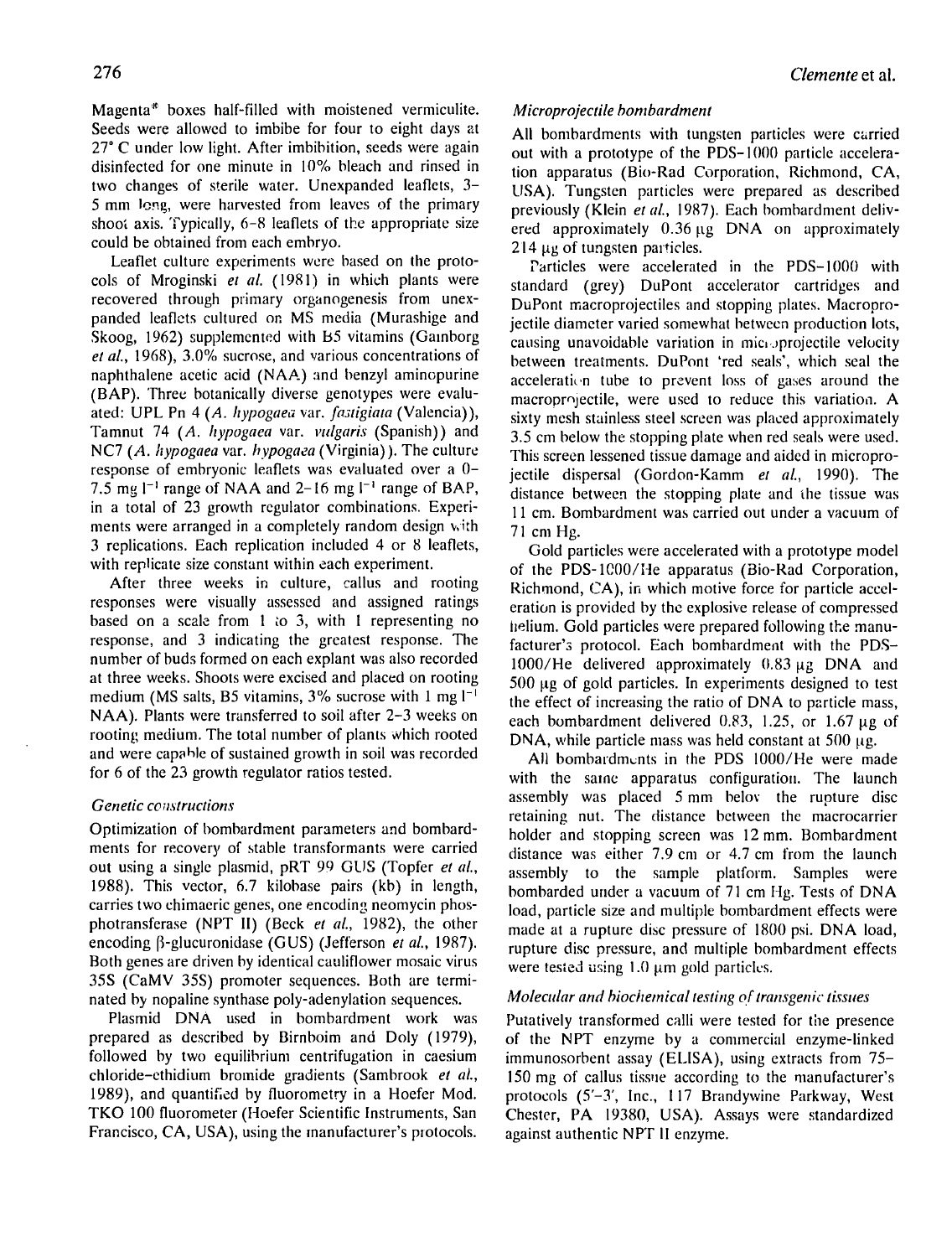### *Evaluation of peanut for biolistic gene transfer Evaluation of peanut for biolistic gene transfer* **<b>277**

were carried out essentially as described by Jefferson *et al.* sion. The remaining 15 leaflets were transferred to (1987). The histochemical assay substrate solution medium containing 50 mg  $l^{-1}$  of kanamycin, 2 mg  $l^{-1$ contained  $0.3\%$  (w/v) of 5-bromo-4-chloro-3-indolyl glucuronide (X-GLUC) and  $0.35\%$  (v/v) Triton X-100. For the fluorometric assay, samples of approximately 75- medium. Leaflets on selection were subcultured at two-115 mg were homogenized on ice, and protein concentr-<br>week intervals. The frequency at which kanamycin resisations were adjusted so that all isolates were assayed at the tant calli were recovered was determined for each same total protein concentration. Fluorescence was deter- genotype across experiments. Samples of callus lines mined in a Hoefer Mod. TKO **100** fluorometer. Produc- obtained from genotype UPL PN 4 during these experition of 4-methyl umbelliferone (4-Mu), expressed as ments were subsequently characterized. picamoles of 4-Mu per minute per microgram of total protein, was standardized against fluorescence of a known solution of 4-Mu. **Results** 

Total DNA was extracted from calli as described *Culture of embryonic leaflets* (Doyle and Doyle, 1989) for use in both polymerase chain Culture response of leaflets on **6** of the **23** growth regureaction (PCR) and DNA hybridization analyses. PCR<br>and lator ratios tested are summarized in Table 1. Culture<br>analitiestics was used initially to test putative transposites amplification was used initially to test putative transgenics for the presence of DNA sequences from the introduced<br>plasmid. Oligonucleotide primers used to detect  $pRT 99$  from 10 to 16 mg  $1^{-1}$ , in combination with NAA levels of plasmid. Oligonucleotide primers used to detect pRT  $\frac{32}{2}$  less than 5 mg l<sup>-1</sup> were generally detrimental to culture GUS sequences in putative transformant tissues were described by Robertson et al. (1992). One pair of 25<br>nucleotide (nt) primers was designed to amplify a 792 bp fragment from the NPT II coding sequence of pRT99 GUS. Another pair of 25 nt primers amplified the GUS. Another pair of 25 nt primers amplified the formation in OPE PN 4 and Tainflut 74 was superior to that of NC 7. UPL PN 4 produced shoots at a higher 1800 bp GUS open reading frame (ORF).

(Perkin Elmer Instrumcnt Division, Norwalk, **CT).** significant parameter governing bud production frequency Samples were denatured at  $94^{\circ}$  C for 5 min, followed by (differentiated by orthogonal contrasts  $p \le 0.05$ ). Within a genotype, the effect of the ratio of growth regulators on 30 cycles of 2 min at  $92^{\circ}$  C, 1 min at 59° C, and 2 min at

*Hin* dIII and separated by agarose gel electrophoresis across the three genotypes evaluated. No growth regulator regulator regulator ratio appeared optimal across the genotypes. NAA levels prior to transfer to MSI nylon membranes (Fisher Scientific). Subsequent hybridization analysis parameters were<br>tific). Subsequent hybridization analysis parameters were of 1 or 2 mg l<sup>-1</sup> and a BAP level of 4 mg l<sup>-1</sup> we based on a protocol by Sambrook et al. (1989). Blots were probed with GUS or NPT II coding sequences, labelled regenerated from cultured material were fertile. While no<br>with 32B-dCTB by random primed synthosis (Sambasek at plants were recovered from cultures of NC 7 in these with <sup>32</sup>P-dCTP by random primed synthesis (Sambrook *et* al., 1989).<br>al., 1989).

### *Estimatic of stable transformation frequency*

with two peanut genotypes, UPL PN 4 and Tamnut 74, to estimate the frequency at which stably transformed tissues Plasmid DNA of pRT 99 GUS was precipitated onto could be recovered from bombarded leaflets, and to deter-<br>tungsten particles 1.1  $\mu$ m in diameter (DuPont M17), and mine the relationship between transient expression delivered to the test tissue by a single bombardment with frequency and stable transformation efficiency. All the PDS-1000 (gunpowder) apparatus. Bombarded leafbombardments in these experiments were carried out at a lets were subjected to GUS histochemical assays after bombardment distance of 4.7 cm from the launch 24 h. GUS-positive cell foci were observed across the assembly with 1.0  $\mu$ m gold particles (500  $\mu$ g per entire bombarded surface in embryonic leaflets from fourbombardment), 1.67 µg DNA, at a rupture disc pressure day-old germlings, indicating successful transfer of exogeof 1800 psi. Explants were bombarded once. Each experi- nous DNA into this tissue. This result also indicates that

P-Glucuronidase histochemical and fluorometric assays from each plate were assayed for transient GUS expres-NAA and 4 mg l<sup>-1</sup> BAP. Explants from each bombarded plate were distributed among three plates of selective

from 10 to 16 mg  $l^{-1}$ , in combination with NAA levels of formation in UPL PN 4 and Tamnut 74 was superior to PN 4 (within range of ratios listed in Table 1), while bud Samples of 50–100 ng of DNA were subjected to<br>amplification in a Perkin Elmer Cetus PCR thermal cycler<br>(Perkin Elmer Little PCR) statistically significant parameter governing bud production frequency  $72^{\circ}$  C.<br>72<sup>o</sup> C.<br>DNA extracted from each cally it a used isosted with level of 4 mg l<sup>-1</sup>, in general, was superior to 2 mg l<sup>-1</sup> DNA extracted from each callus line was digested with level of 4 mg **i**  $\cdot$ , in general, was superior to 2 mg i <sup>1</sup> across the three general, was superior to 2 mg i <sup>1</sup> bombarded leaflets in later experiments.

# Large-scale bombardment experiments were carried out *Transient expression and optimization of bombardment* with two peanut genotypes **LIPL PN 4 and Tamput 74** to conditions

ment included 19 to 22 plates, with 24 leaflets per plate. the physiological condition of the tissue at this stage of Twenty-four hours after bombardment, nine leaflets development permits expression of chimaeric genes with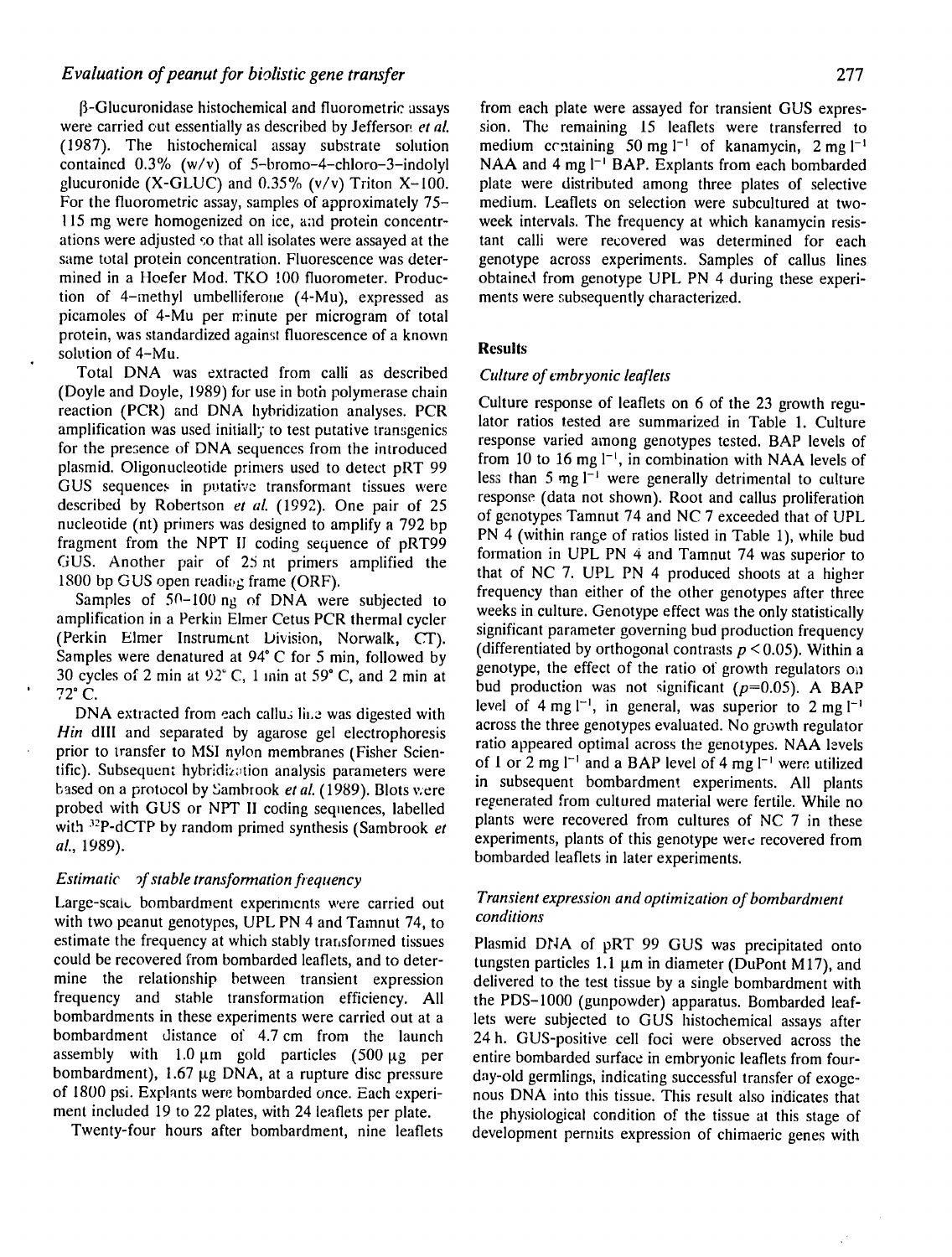Table **1.** Response of embryonic leaflets cultured en media with various levels of NAA and BAP. Regeneration frequencies are the combined results of 2 experiments, each arranged in a completely random design with either 3 or 4 replications. NAA:BAP ratio is expressed in mg l<sup>-1</sup>. 'Bud production' represents total number of leaflets with buds per total number of leaflets cultured. 'Plant production' represents the total number of mature plants (i.e. rooted and capable of sustained growth in soil) regenerated per leaflet cultured

| Genotype        |       | NAA: BAP ratio Shoot production Plant production<br>℅ | ℅    |
|-----------------|-------|-------------------------------------------------------|------|
| <b>UPL PN-4</b> | 0.8:2 | 5.5                                                   | 0    |
|                 | 1.6:2 | 20.0                                                  | 8.3  |
|                 | 2:2   | 21.4                                                  | 12.1 |
|                 | 0.8:4 | 25.0                                                  | 7.1  |
|                 | 1.6:4 | 17.8                                                  | 0    |
|                 | 2:4   | 15.9                                                  | 12.1 |
| Tamnut-74       | 0.8:2 | 16.6                                                  | 3.7  |
|                 | 1.6:2 | 0.0                                                   | 0    |
|                 | 2:2   | 7.2                                                   | 0    |
|                 | 0.8:4 | 14.6                                                  | 5.9  |
|                 | 1.6:4 | 11.1                                                  | 3.0  |
|                 | 2:4   | 11.7                                                  | 0    |
| $NC-7$          | 0.8:2 | 0                                                     | 0    |
|                 | 1.6:2 | 0                                                     | 0    |
|                 | 2:2   | 0                                                     | 0    |
|                 | 0.8:4 | 3.0                                                   | 0    |
|                 | 1.6:4 | 0                                                     | 0    |
|                 | 2:4   | 5.6                                                   | 0    |

the 35S promoter, suggesting that such constructs should be useful for recovering transformants.

Limited information is availabie on the relationship between transiently expressing cells and the formation of stable integration events, although the frequencies of these events are thought to be positively correlated (Fromm *et al.,* 1990). Therefore, experiments designed to maximize the frequency of GUS transient expression events were performed. Several variables were evaluated to determine optimum conditions for treatment of leaflets with the PDS-1000 (gunpowder) apparatus. These included particle size, microprojectile travel distance, incorporation of mesh screens between tissue and stopping plate, and multiple bombardments.

Embryonic leaflets from genotypes representing all the botanical types of peanut (Tamnut 74, UPL PN 4, Florunner and NC 7) were capable of transient GUS expression. Data generated with the PDS-1000 exhibited large experimental errors typical of the gunpowder-driven apparatus. Only experiments evaluating the effect of multiple bombardments per plate gave statistically significant results. The frequency of GUS expressing foci on leaflets bombarded twice was significantly lower than on leaflets bombarded once (data not shown).

Optimization experiments with the prototype PDS-1000/He displayed a marked decrease in shot-to-shot variation, and apparent increase in mean frequency of GUS positive foci. Experiments evaluating rupture disc burst pressure, particle size, multiple bombardments and DNA load produced statistically significant results (Table 2). In general, the best transient expression results were observed with  $1 \times$  bombardment, 1.25  $\mu$ g DNA per bombardment event, utilizing the  $1.0 \mu$ m gold particles.

### **Selection of stably transformed calli**

Subsets of bombarded leaflets from various optimization experiments were placed on MS medium with 50 mg **1 - 1** of kanamycin sulfate, from 1 to 16 days following bombardment. This level of antibiotic prevented shoot formation and significantly retarded growth of callus on untreated leaflets. Leaflets were placed so that the abaxial (bombarded) surface of the leaflet was in contact with the medium. Leaflets were transferred to fresh selective medium at 14-day intervals. Rapidly growing chlorophyllous cell masses were observed on leaflets after 1 to 4 months in culture. These cell masses were dissected from the explant and cultured on MS medium with 50 mg  $I^{-1}$  of kanamycin. A total of eight kanamycin-resistant cell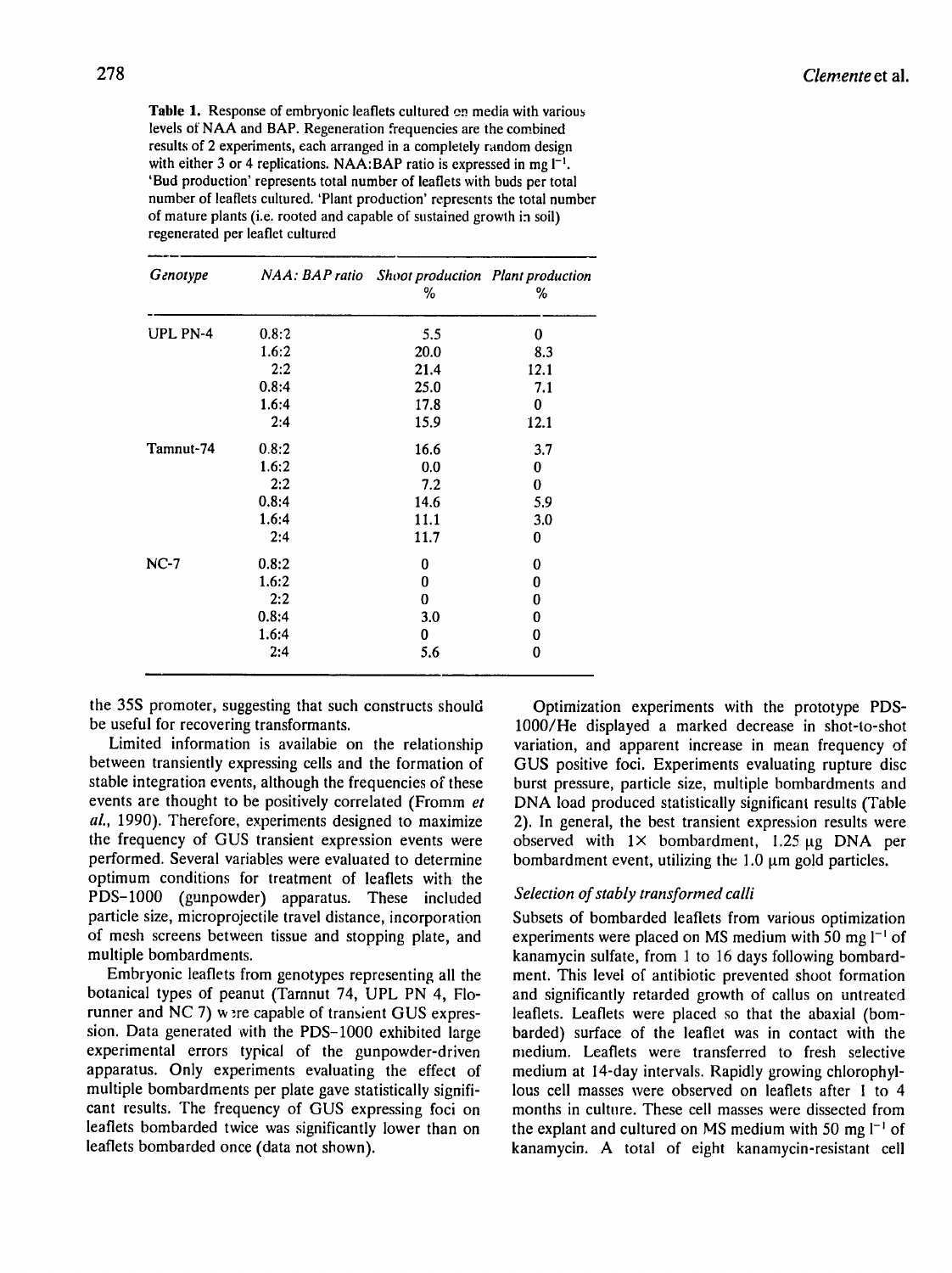Table 2. Effect of DNA load, particle size and bombardment number on frequency of transiently expressing cell foci observed after bombardment of leaflets (genotype NC 7) with  $pRT99$ GUS. 'GUS' values represent the mean number of blue staining cell foci (ca 1-10 cells per focus) observed on each leaflet following GUS histochemical assays (N equals the number of leaflets assayed). Numbers in parenthesis are the standard deviations. Numbers followed by the same letter, within an experiment, are not significantly different at  $p = 0.05$  level. All experiments were arranged in a complete random design with 4-5 replications.

| Parameter tested      | GUS           | Ν  |  |
|-----------------------|---------------|----|--|
| DNA load/bombardment  |               |    |  |
| $0.83 \mu g$          | 27.8 (32.4) B | 55 |  |
| $1.25 \mu$ g          | 50.0 (43.0) A | 55 |  |
| $1.67 \mu g$          | 45.4 (41.2) A | 57 |  |
| Particle size (gold)  |               |    |  |
| $1.0 \mu m$           | 33.0 (31.6) C | 27 |  |
| $1.6 \mu m$           | 4.5 $(5.9)$ D | 27 |  |
| Multiple bombardments |               |    |  |
| $1\times$             | 15.6 (24.5) E | 36 |  |
| $2\times$             | 3.9 $(4.7)$ F | 32 |  |
| 3x                    | 8.1 (9.6) F   | 34 |  |

masses were recovered in this way from the optimization experiments (PDS-1000) and were subsequently characterized.

### *Analysis of transformed tissues*

Eight putatively transformed callus lines, obtained from the subset of leaflets placed on selection from the optimization experiments (PDS-1000), were grown on four levels of kanamycin (0, 25, 50, 100 mg  $1^{-1}$ , or 0, 50, 100, 200 mg **1'**of kanamycin sulfate, in two different experiments), and the mass of each culture was measured at weekly intervals. The growth rate of each callus line, at each kanamycin concentration, could then be determired. The resulting growth rates were then differentiated within a callus line across kanamycin levels by orthogonal contrasts, and orthogonal polynomials were used to separate the linear and curvilinear components of the 'kanamycin' and 'time' main effects. These statistical analyses were conducted to test the hypothesis that growth rate of a transgenic callus line was independent of the level of antibiotic applied to the culture. The growth rates of transgenic callus lines were not significantly reduced at kanamycin levels up to 200 mg  $I^{-1}$  (Fig. 1). An exception was callus line P1E173, in which a significant reduction in growth rate occurred at the  $100 \text{ mg } l^{-1}$  level in the second of two trials. The non-transgenic control callus displayed a significant reduction in growth rate in both trials at

50 mg l<sup>-1</sup> kanamycin. The linear component of the kanamycin main effect on growth rate within the nontransgenic callus line accounts for the majority of the sum of squares, indicating a direct inverse relationship between kanamycin levcls and growth rate of untransformed peanut tissue.

Putatively transformed calli were assayed for the<br>presence of NPT II and CUS case resolute (Table 2) presence of NPT II and GUS gene products (Table 3). The eight callus lines tested were all positive for NPT II, although NPT II levels varied among callus lines. Callus line P26E146 produced the highest level of NPT II (3.80 ng NPT II per **pig** total protein) while **PIE173**  produced the least NPT II  $(0.11 \text{ ng NPT II per  $\mu$ g total$ protein). Three of the eight callus lines tested were also positive for GUS as determined by fluorometric assays. Two callus lines, P14EI46 and P37E146, maintained constant levels of GUS expression, while GUS expression fluctuated over time in line P1E173. Callus line P42E146 had a GUS activity of only 0.007 nmol 4-Mu min<sup>-1</sup>  $\mu$ g<sup>-1</sup> protein (approximately three times that of the untransformed control). Lines P14E146, P37E146 and P1E173 reacted positively (i.e. stained blue) in the GUS histochemical assay. Neither line P42E 146 nor any of the other lines gave a positive reaction in this assay.

Putative transgenic calli were analysed by PCR for the presence of the NPT II and GUS open reading frames (ORF). They were also analysed for the presence of an intergenic region of pRT99 GUS, which included the poly-adenylation signal 3' of NPT II, an intergenic (plasmid) sequence, and the CaMV 35S promoter of the chimaeric GUS gene. All PCR products were subsequently subjected to gel electrophoresis, transferred to nylon membranes and probed with the internal *Pst I*  fragment of the NPT II cassette (NPT II ORF product) or the entire GUS cassette (GUS ORF and intergenic products) of pRT99 GUS in order to verify the authenticity of amplification products.

PCR analysis using NPT II primers and DNA from each of the calli tested amplified products of the expected size for the NPT II ORF, and these products hybridized with the internal *Pst* I fragment of the NPT II cassette (Fig. 2). PCR with GUS or intergenic primers generated products of expected sizes diagnostic for these sequences, and subsequent hybridization results confirmed the identity of these products (data not shown).

Southern blots were performed using total DNA extracted from transgenic calli to determine whether introduced sequences were integrated into the peanut genome. Probing blots with either NPT II or GUS ORF sequences resulted in hybridization with multiple digestion fragments from each sample (Fig. 3). Some of these bands, in samples from all calli tested, exceeded the molecular weights of fragments expected from the digestion of free plasmid. Hybridization patterns produced with both NPT II and GUS probes are strongly suggestive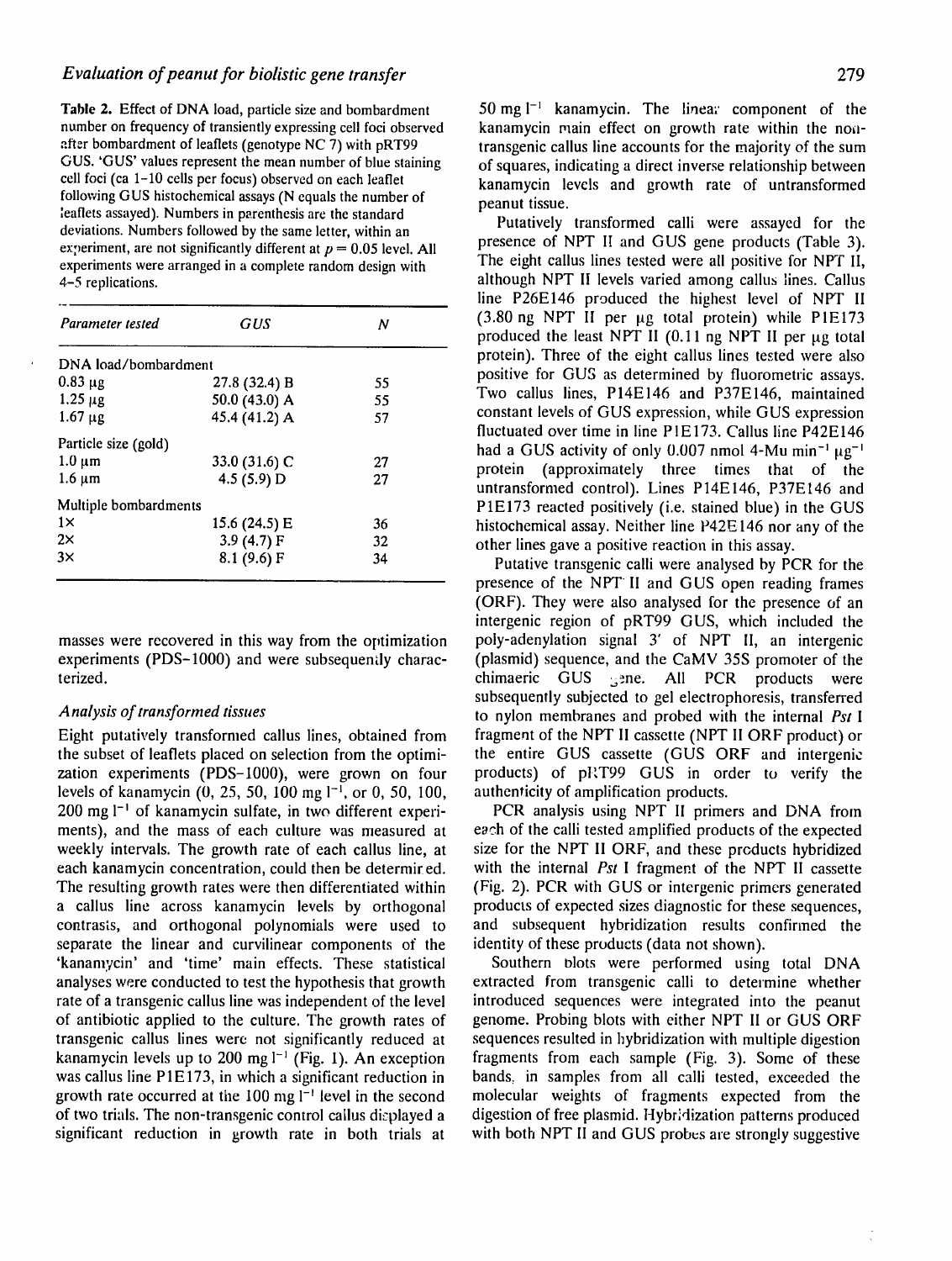

**Fig. 1.** Growth rates of two representative transgenic callus lines, P26E146 (A and B), P1E173 **(C** and D), and negative control, P13E135 ( E and F) on media containing various concentrations of kanamycin. Each bar within a kanamycin level represents the mean callus mass at each time point (weekly intervals) from initial mass up to 4 weeks in culture. \*Indicates significant ( $p=0.05$ ) reduction in the growth rate of a callus line as compared to the same callus line under the 0 ppm kanamycin level. Growth rates were differentiated by partitioning the kanamycin main effect utilizing orthogonal contrasts (Steel et *al.,* 1980). Each trial was arianged in a completely random design with four replications per kanamycin level within each callus line.

Table 3. Results of biochemical assays of transformed and control callus lines for stable expression of NPT **1I**and GUS. GUS activity is expressed as nanomoles  $4-Mu$  min<sup>-1</sup>  $\mu\sigma^{-1}$ protein. Each value is the mean of 4-6 independent assays. Numbers in parentheses are the standard deviation. **(-)** indicates that the sample was assayed once. NPT II levels are expressed as ng NPT II  $\mu$ g<sup>-1</sup> total protein. Values were tabulated by averaging 4-7 wells over 1-2 dilutions of protein extracts (protein levels ranged from  $0.33-0.0023$   $\mu$ g total protein per well) from each callus line. P13E135 is a negative control; '--' indicates that the negative control callus line was used as a correction factor (NPT **11**data only) and therefore by definition is zero.

| Callus line                      | <b>GUS</b> activity     | <b>NPT II</b> level |  |
|----------------------------------|-------------------------|---------------------|--|
| P <sub>26</sub> E <sub>146</sub> | $0.002(-)$              | 3.80                |  |
| P8E146                           | $0.002(-)$              | 0.64                |  |
| P14E146                          | 2.81 $(\pm 1.74)$       | 3.61                |  |
| P33E146                          | $0.003$ ( $\pm 0.003$ ) | 1.03                |  |
| P37E146                          | 1.24 ( $\pm$ 0.911)     | 1.67                |  |
| P42E146                          | $0.007(-)$              | 1.44                |  |
| P11E135                          | $0.003$ ( $\pm 0.001$ ) | 0.49                |  |
| P1E173                           | $0.94 \ (\pm 1.01)$     | 0.11                |  |
| P13E135                          | $0.002$ ( $\pm$ 0.001)  |                     |  |

of complex patterns of transgene integration, perhaps involving multiple integration events.

### Estimation of stable transformation frequency

Combined results of three large-scale bombardment experiments conducted with UPL PN 4 and two of the three experiments with Tamnut 74 are given in Table 4. A total of 237 rapidly growing chlorophyllous cell masses were recovered from treated UPL PN 4 leaflets. Of these, 202 wei.2 capable of continued growth when transferred to medium containing 50  $\mu$ g  $I^{-1}$  of kanamycin. Two experiments with Tamnut 74 yielded 22 cell masses, 15 of which were capable of continued growth on selective medium when subcultured. Extensive necrosis of Tamnut 74 leaflet tissue, relative to that of **UPL** PN 4, required termination of selection experiments in Tamnut 74 approximately two weeks sooner than UPL PN 4 leaflets.

Transient GUS expression levels 24 hours after bombardment could not be correlated with recovery of stably growing callus masses within the UPL PN 4 experiments. Linear regression analysis was performed, on the combined data from the UPL PN 4 experiments, regressing mean GUS foci/(leaflet)(plate) versus recovery of stable callus masses per plate. No significant correlation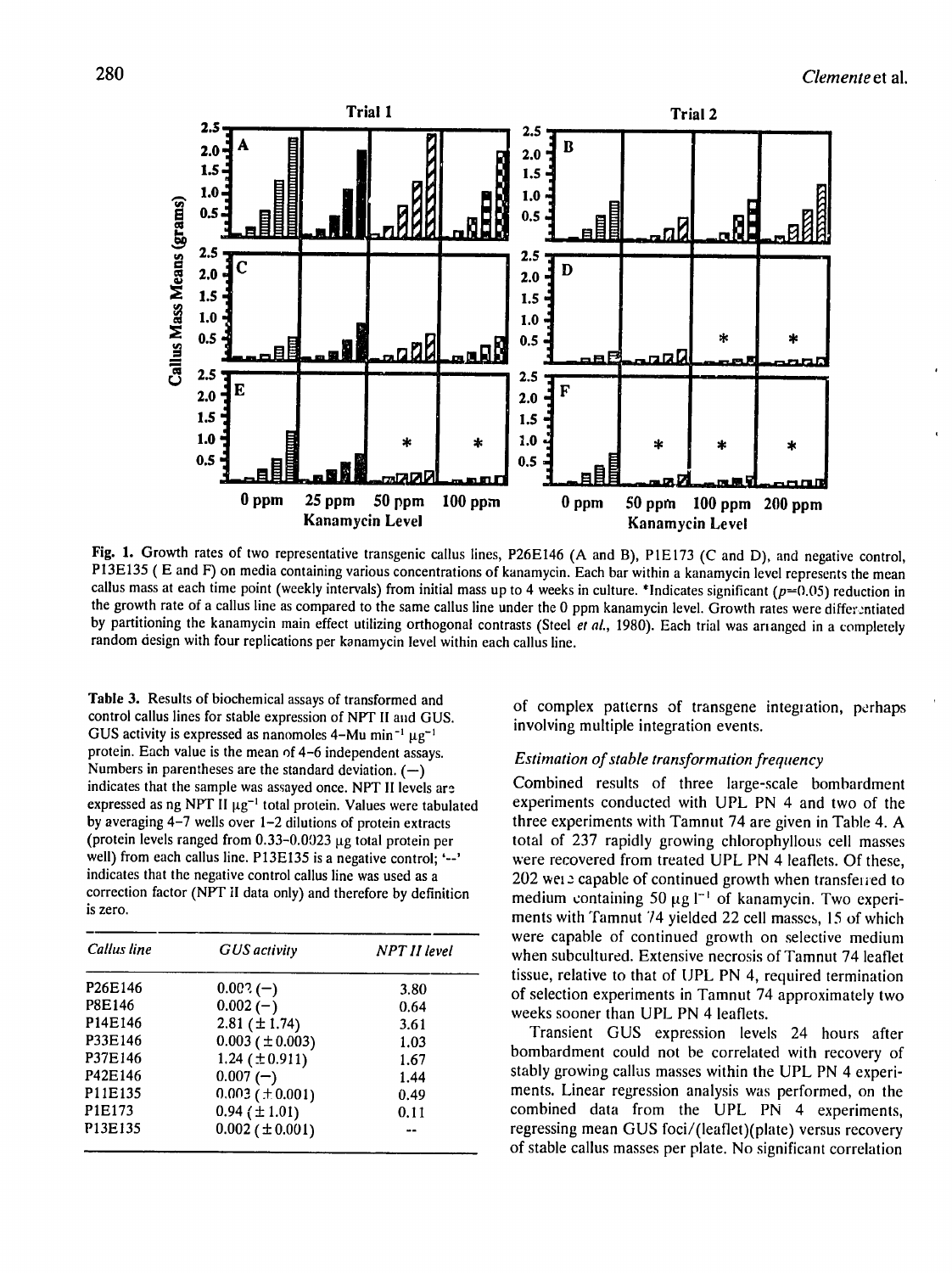

Fig. 2. PCR analysis of transformed and control callus lines. (A) PCR amplification products generated with primers npt4and npt6 (selectively amplifies NPT I1ORF). (B) Hybridization analysis of PCR products from (A) probed with the internal Pst I fragment of the NPT II cassette. Lane 1:  $\lambda$  Hin dIII DNA; Lanes 2-9: DNA from putatively transgenic callus lines P26EI46, P8E146, P14EI46, P33E146, P37E146, P42E146, **PlIE135** and PIE173. Lane 10: p13E135 (negative control). Lane **11:**  pRT99-GUS (37 ng/reaction). Lane 12: 500 bp **X** internal (PCR) control,

was observed  $(r=0.031)$ . Combined results of mean GUS foci per leaflet, for both genotypes, are listed in Table 4.

Ten callus lines selected from each of three experiments with UPL PN 4 were subsequently characterized by biochemical assays for NPT II and GUS expression, and by PCR analysis for the presence of each of the marker gene sequences. All 30 callus lines showed a positive ELISA reaction for NPT II. Eight of these also showed GUS activity. PCR analysis revealed that all 30 lines contained the NPT II coding sequence. Twenty-eight of these lines also contained the 1800 bp GUS coding sequence.

### Regeneration of plants from bombarded *tissues*

Ten fertile plants have been recovered from bombarded leaflets of genotypes NC 7 and from Tamnut 74 cultured under kanamycin selection for protracted periods. Selection stringency varied among experiments. Four plants were derived from bombarded leaflet tissue cultured on medium containing 1 mg <sup>1-1</sup> NAA, 4 mg <sup>1-1</sup> BAP and 50 mg <sup>1-1</sup> kanamycin for 72 days. Responding explants were transferred to medium containing 25 mg  $I^{-1}$  kanamycin for an additional 47 days, prior to excision of shoots. Two plants were derived from bombarded leaflet tissue cultured on medium containing  $2 \text{ mg } l^{-1} \text{ NAA}$ ,  $4 \text{ mg } l^{-1}$ 

HAP and 50 mg **1-** kanamycin for 75 days prior to excising shoots. Four plants were regenerated from bombarded explants cultured on medium containing 2 mg <sup>1-1</sup> NAA, 4 mg <sup>1-1</sup> BAP and 50 mg <sup>1-1</sup> kanamycin for approximately 100 days. Shoots were excised after elongation on non-selective medium tor an additional month. In all experiments, shoots were rooted without selection.

Seven of these plants have been subjected to biochemical and molecular analysis. All were negative in the NPT II ELISA. PCR and Southern-blot analysis failed to reveal the presence of NPT or GUS coding sequences in any of these plants. Progeny from four of the seven primary regenerants were also tested, in an attempt to detect chimaeric transgenic sectors that might have been present in the original regenerant. All were negative in both NPT II ELISA and PCR analysis.

One plant, P13E215, produced callus tissue at the base of the shoot while on rooting medium. NPT II ELISA of this callus tissue was positive for the production of NPT II, but assay of the shoot failed to detect the protein.

One of 875 leaflets in a large-scale experiment with genotype UPL PN-4 produced a shoot while under kanamycin selection. Roots never formed on this shoot, however, and it subsequently died in culture.

Attempts to regenerate plants from transgenic callus lines devoid of primary explant tissue have so far been unsuccessful. An array of culture experiments tested the effect of various combinations of growth regulators on the callus, in experiments designed to regenerate shoots. No shoot formation was observed in these callus lines, although root formation has occurred sporadically within some lines maintained on medium containing 2 mg **I-**NAA and  $4 \text{ mg } l^{-1}$  BAP, with  $50 \text{ mg } l^{-1}$  kanamycin.

### **Discussion**

We report here on the feasibility of using embryonic leaflets as recipient tissue for biolistic transfer of exogenous DNA into peanut. Because biolistic transformation efficiency is dependent upon efficient regeneration, we first evaluated the regeneration response of selected genotypes. Our results are consistent with results reported by others (Mroginski *et al.,* 1981; Pittman **ei** *al.,* 1983; McKently *et al.*, 1991). Shoot regeneration response is strongly affected by genotype, age of explants, and growth regulator concentrations. NAA and BAP were found to be effective growth regulators for regeneration of shoots from immature leaflets of all genotypes tested; however, no ratio was optimal across genotypes.

NPT II and GUS chimaeric gene fusions, driven by the CaMV 35S promoter, are expressed transiently in unexpanded leaflets, although expression declined as leaflets expanded beyond approximately 5 mm in length (data not shown). Transient expression data suggest that the planar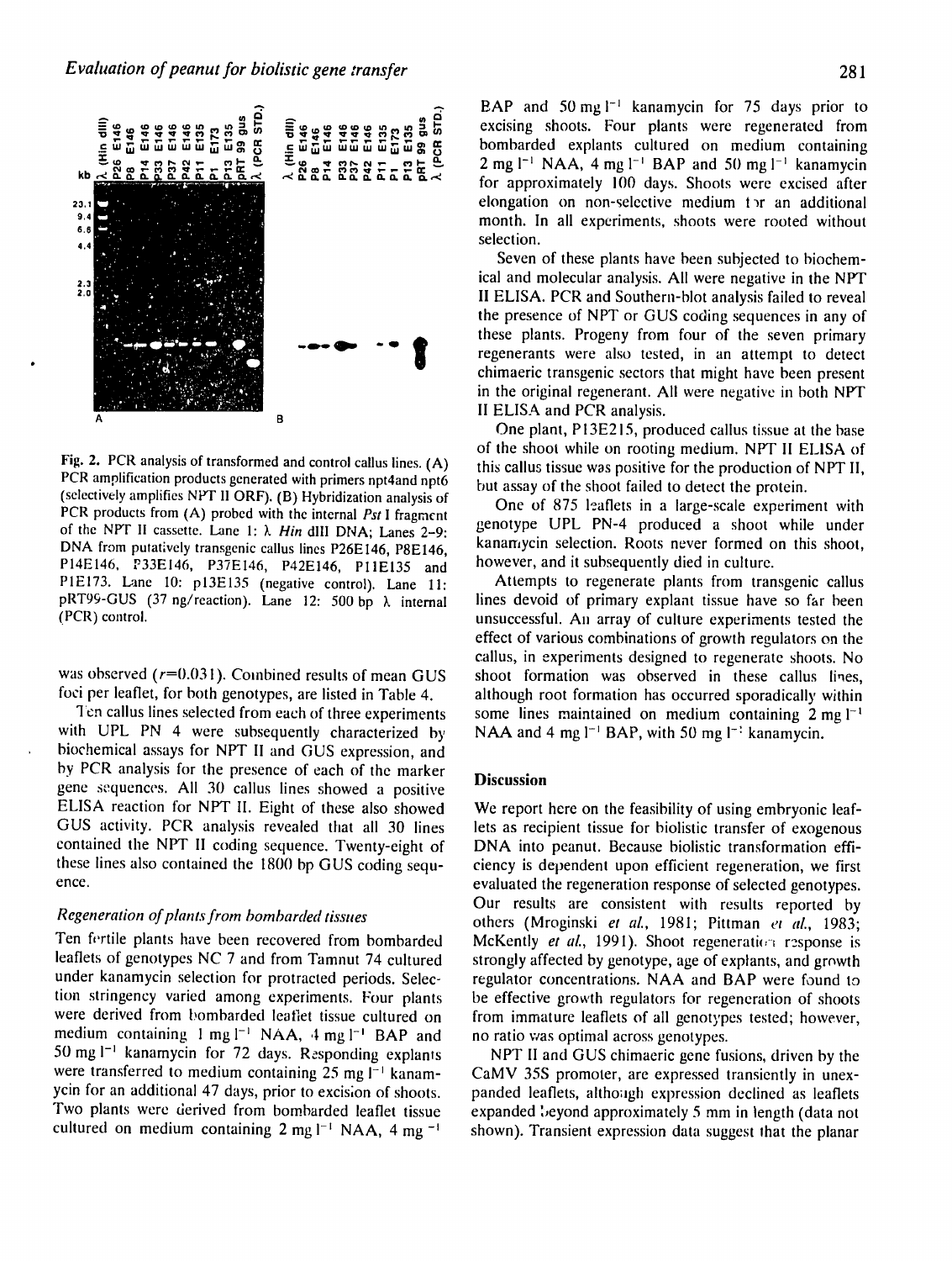

**Fig. 3:** Southern blot analysis of **DNA** from callus lines probed with the **NPT 11(A)** and GUS (B) PCR generated ORFs. Total DNA (10 gig) from each callus line, digested with *Hin* dIII, was loaded per lane. P13E135 is untransformed callus used as negative control. Positive controls consisted of 29.9 pg (approximately 5 copies/somatic cell (Resslar *et al.,* 1981), 56.7 pg (approximately **10** copies), and 116 pg (approximately 20 copies) of *Hin* **dill** digested pRT99-GUS.

medium plates (MS salts, B5 vitamins, 2 mg l<sup>-1</sup> NAA, 4 mg l<sup>-1</sup> **Table** 4. Frequency of recovery of stably growing callus masses derived from 3 experiments with UPL PN 4 and 2 experiments with Tamnut 74. Each experiment consisted of 19-22 plates with 24 leaflets per plate. Twenty-four hours after bombardment 15 leaflets from each plate were distributed onto urree selective BAP with 50 mg <sup> $-1$ </sup> kanamycin). Leaflets were subcultured at approximately two-week intervals. A chlorophyllous mass isolated from leaflet tissue was considered stably growing if it as capable of continued growth on selection for two additional subcultures (approximately four weeks) after isolation. Mean GUS foci per leaflet was determined 24 h after bombardment (see Materials and methods).

|                                | $I$ $PI$ , $PN$ 4 | Tamnut 74 |
|--------------------------------|-------------------|-----------|
| Number of leaflets cultured    | 875               | 600       |
| Number of stably growing calli | 202               | 15        |
| Frequency of calli per leaflet | 0.231             | 0.025     |
| Number of leaflets assayed for |                   |           |
| GUS transient expression       | 358               | 301       |
| Mean GUS foci per leaflet      | 7.9               | 24.8      |

geometry of unexpanded leaflets presents an ideal target for efficient DNA delivery by the biolistic process.

Optimization of bombardment parameters with the PDS-1000/He prototype apparatus was highly instructive. Gold particles  $1.0 \mu m$  in diameter were found to produce transient expression events at significantly higher frequency than could be obtained with  $1.6 \mu m$  particles. Transient expression frequency increased with increasing<br>DNA load and with increased runture-disc burst pressure *DNA* load and with increased rupture-disc burst pressure. Frequency of transient expression events was not enhanced by multiple bombardments. Published reports on the influence of multiple bombardments on transient expression are apparently conflicting (Gordon-Kamm *et al.,* 1990; Goldfarb *et al.,* 1992). It is piobable that this factor interacts strongly with other factors, such as tissue type, particle velocity and particle diameter, so this result should be viewed with caution.

Differential growth rates were established between transformed and non-transformed tissues by subjecting bombarded leaflets to a moderate level of kanamycin. Transformed calli were selected unambiguously from bombarded tissues by culturing treated explants on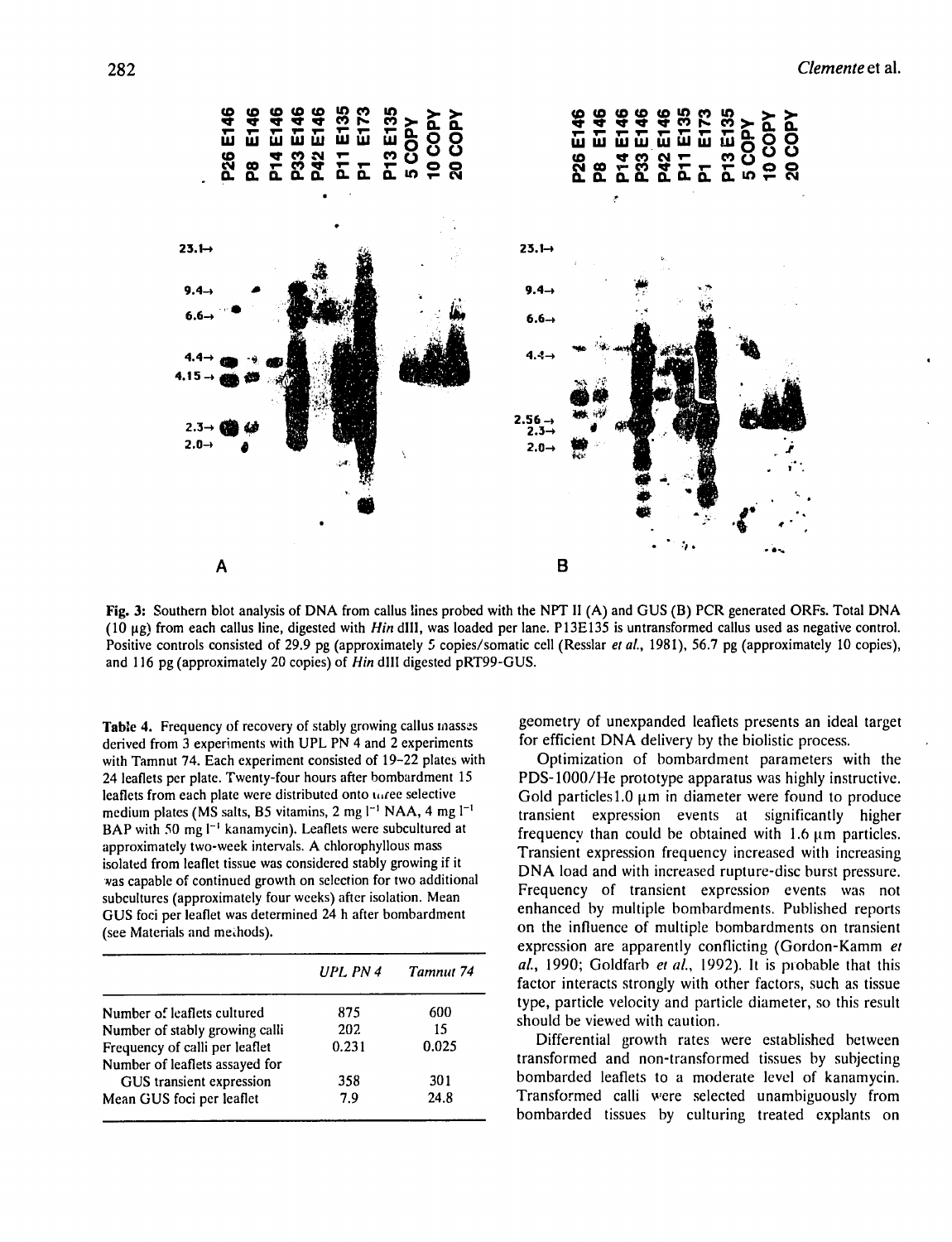### *Evaluation of peanut for biolistic gene transfer* **<b>***particularly example to the contract of the contract of the contract of the contract of the contract of the contract of the contract of the contract of the contract of*

medium containing 50 mg **1-'** of the antibiotic. The rapid g'owth rate and green pigmentation of transgenic calli made them readily distinguishable. Quantitative analysis of growth rates of calli unequivocally demonstrated that transformed callus exhibits more rapid growth on selective media than does control tissue. This differential growth rate was sustained in most lines under increased selection stringency (Fig. 1).

Transient expression could not be correlated with recovery of stably growing callus masses. Transient expression does not appear to be a good predictor of integration events (based on recovery of callus lines). However, it is a useful indicator for the successful delivery of DNA.

All putatively transformed calli produced levels of the NPT II enzyme detectable by ELISA. All lines tested carried the NPT **1I**coding sequence. Cotransformation also occurred with high frequency. GUS sequences were detected by DNA analysis in all but two of 38 calli tested (callus lines derived from both optimization and large scale bombardment experiments). However, only 11 of 38 lines tested expressed GUS at levels detectable by the fluorometric assay procedure. This result is not unexpected, since it is widely reported that transgene expression varies, and expression of the GUS gene was not required for recovery of the transformed calli.

Although several plants were regenerated under selection, none was found to be stably transformed. This result is puzzling, since 50 mg <sup>1</sup> <sup>1</sup> of kanamy in prevented differentiation of shoots from leaflet tissue in earlier experiments. Further, all calli recovered under selection were stably transformed. Regeneration experiments with stably transformed calli suggest, however, that these plants were regenerated from remnants of the primary explant, rather than from stably transformed callus tissue. Where stably transformed (kanamycin-resistant) callus was associated with the regenerating shoot (clearly demonstrated, in one instance), detoxification of the selective agent by the transgenic callus could have permitted the shoot to escar e selection.

The occurrence of frequent escapes suggests that kanamycin is an inefficient selective agent for use with this explant. An alternative selection scheme that does not require a detoxification mechanism (e.g. methotrexate) may be more appropriate, since it would prevent cross-protection between transformed callus **and**  untransformed shoot tissue.

Unexpanded embryonic leaflets are promising recipient explants for biolistic DNA delivery to peanut. Successful recovery of transgenic plants from this tissue, however, may require development of more efficient culture, selection a and calli.

### Acknowledgements

This work was supported in part by USDA-ARS Grart **58-6435-1-117** tom the National Program of Food 58-6435-1-117 from the National Program of Food<br>Safety and Health, and support provided by the office of af eventual control and support provided by the office of<br>A *grigulture* Dureau, for Science and Technology, US Agriculture, Bureau for Science and Technology, US<br>Agency for International Development, under Grant No. Agency for International Development, under Grant No.<br>DAN-4048-G-00-0041-00. The authors are grateful to Dr R. Topfer for the gift of pRT **99 GUS.** 

### **References**

- Atreya, C.D., Rao, **J.P.** and Subrahmanyam, N.C. (1984) *In vitro*  regeneration of peanut *(Arachis hypogaea* L.) from embryo axes and cotyledon segments. Plant Sci. Lett. 34, 379-83.
- Bahatia, C.R., Murty, G.S.S. and Mathews, V.H. (1985) Regeneration of plants from "de-embryonated" peanut cotyledons cultured without nutrients and agar. *Z. Pflanzenzuditg* 94, 149-55.
- Bajaj, Y.P.S., Kumar, P., Labana, K.S. and Singh, M.M. (1981) Regeneration of plants from seedling-explants and callus cultures of *Arachis hypogaea L. Indian.* **J.***Exp. Biol.* **19,**  1026-9.
- Beck, E., Ludwig, **G.,** Auersqald, E.A., Reiss, B. and Schaller, H. (1982) Nucleotide sequence and extract localization of the neomycin phosphotransferase gene from transposon TN5. *Gene* **19,** 327-36.
- Birnboim, H.C. and Doly, J. (1979) A rapid alkaline procedure for screening plasmid DNA. *Nuc. Acids Res.* 7, 1513.
- Christou, P., McCabe, D.E. and Swain, W.F. (1988) Stable transformation of soybean callus by DNA-coated gold particles.<br>*PI. Physiol.* **87,** 671-4.
- *P.Pyil* 7 714 Christou, P., Swain, W., Yang, **N.-S.** and McCabe, D. (1989) Inheritance and expression of fc. cign genes in transgenic soybean plants. Proc. Natl Acad. Sci. USA 86, 7500-4.
- Dong, J.D., Bi, Y.P., Xia, L.S., Sun, S.M., Song, Z.H., Guo, B.T., Jiang, X.C. and Shao, **O.Q.** (1990) Teratoma induction and nopaline synthase gene transfer in peanut. *Acta*  Genet. Sinica **17, 13-6.**
- Doyle, J.J. and Doyle, I.L. (1989) Isolation of DNA from fresh tissue. *BRL Focus 12,* 13-5.
- Finer, J. and McMullen, **NI.** (1990) Transformation of cotton *(Gossypium hirsuiturn* L.) *via* particle bombardment. *P.*
- Fromm, M., Morrish, F., Armstrong, C., Williams, R., Thomas, J. and Klein, T. (1990) Inheritance and expression of chimeric genes in the progeny of transgenic maize plants. *Bio/Technology8, 833-9.*
- Gamborg, O.L., Miller, R.A. aaid Oiirna, **K.**(1968) Nutrient requirements of suspension cultu s and soybean root cells. *Exp.* Cell *Res. 50,* 151-8.
- Goldfarb, B., Strauss, **S.H.,** Howe, G.T. and Zarr. J.B. (1992) Transient gene expression of inicroprojectile introduced DNA in Douglass fir cotyledons. Pl. Cell Rep. 10, 517-21.
- Gordon-Kamm, W., Spencer, T., Mangano, M., Adams, T., Daines, R., Start, W., O'Brica, J., Chambers, S., Adams, W. Jr., Willets, N., Rice, T., Mackey, C., Krueger, R., Kausch, A. and Lemaux, P. (1990) Transformation of maize plants and regeneration of fertile transgenic plants. PL.*Cell2,* 603 18.